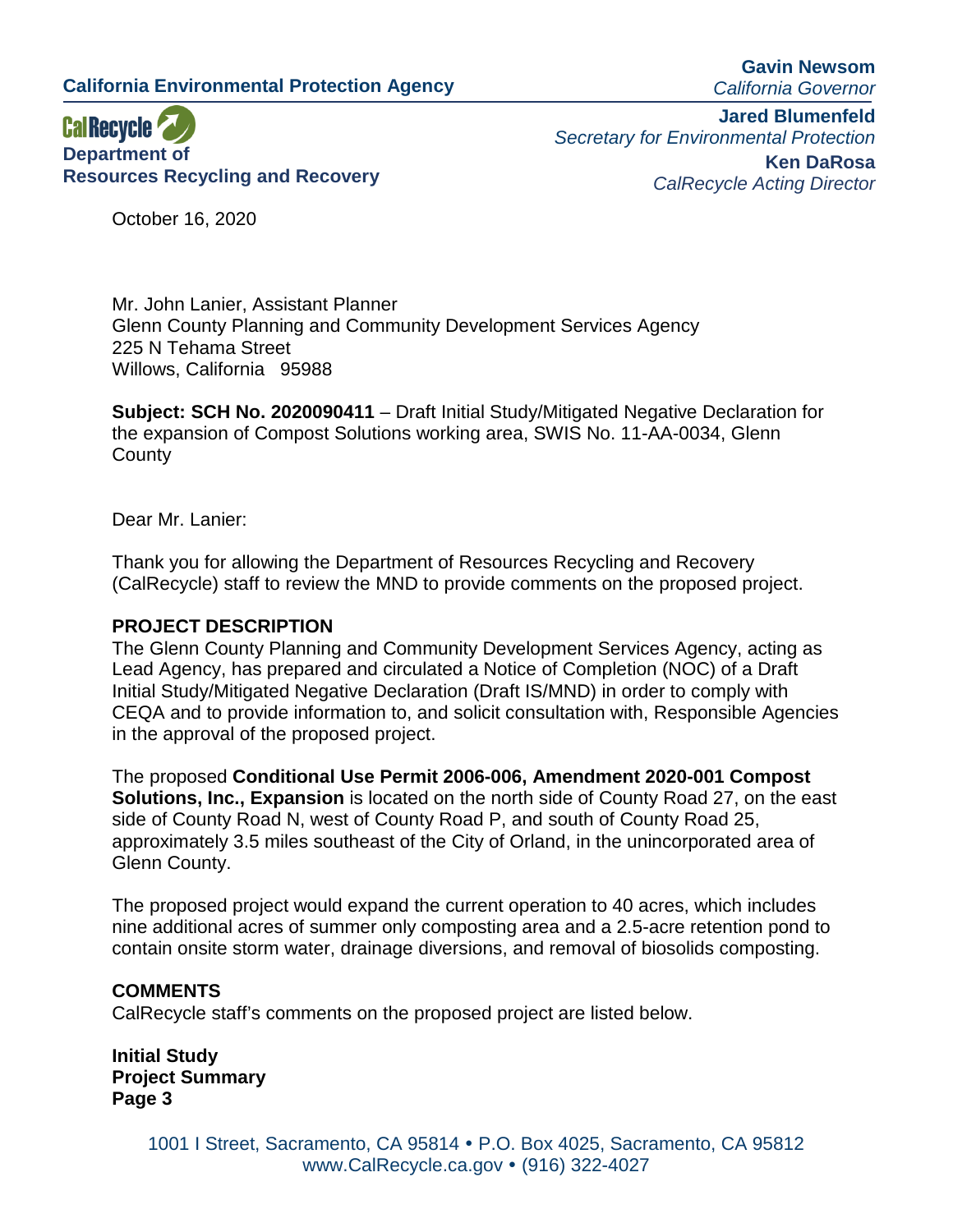Draft IS/MND Conditional Use Permit 2006-006, Amendment 2020-001 Compost Solutions, Inc., Expansion October 16, 2020 Page 2 of 4

*"The 28-acre parcel currently contains approximately: 3 acres of parking and storage areas, 4 acres of vegetated area to act as a filter strip, and 21 acres of compost-turning area.* 

*This revision includes: The addition of a 12-acre parcel located to the east for a revised total of 40 acres. Approximately 9 additional acres of compost working surface (summer use only). Addition of a retention pond to contain onsite stormwater. Removal of and filling of previous filter strip. Drainage revisions on current working face."*

Please verify that the project will allow an increase from 21 to 30 acres for active composting and be 40 acres in totality. Additionally, please define "summer use only" (e.g. June 20 through September 22).

# **Other Public Agencies Whose Approval is Required Page 3**

*The addition of acreage and the pond will require the facility to upgrade its existing Agricultural Material Composting Operation* permit *to a Compostable Material Handling Facility permit as required by California Code of Regulations Title 14. The updated permit will require an updated Report of Composting Site Information (RCSI) and Odor Impact Management Plan (OIMP). The Glenn County Environmental Health Department acts as the Local Enforcement Agency (LEA) on behalf of Cal Recycle.*

The operator for Compost Solutions currently has a full Solid Waste Facilities Permit (SWFP) as a Compostable Material Handling Facility. The operator will need to submit an application for a revised SWFP from the LEA and receive concurrence from CalRecycle to allow for the proposed expansion of permitted area.

## **Staff Report Mitigation Monitoring Program and Conditions of Approval Hydrology and Water Quality Page 2**

*"That the operator shall cover all compost feedstock stored onsite with a tarp prior to the onset of the rain season, or between October 31 and April 1, to minimize leachate into the groundwater."*

*"Timing/Implementation: In Perpetuity Enforcement/Monitoring: Glenn County Environmental Health Department"*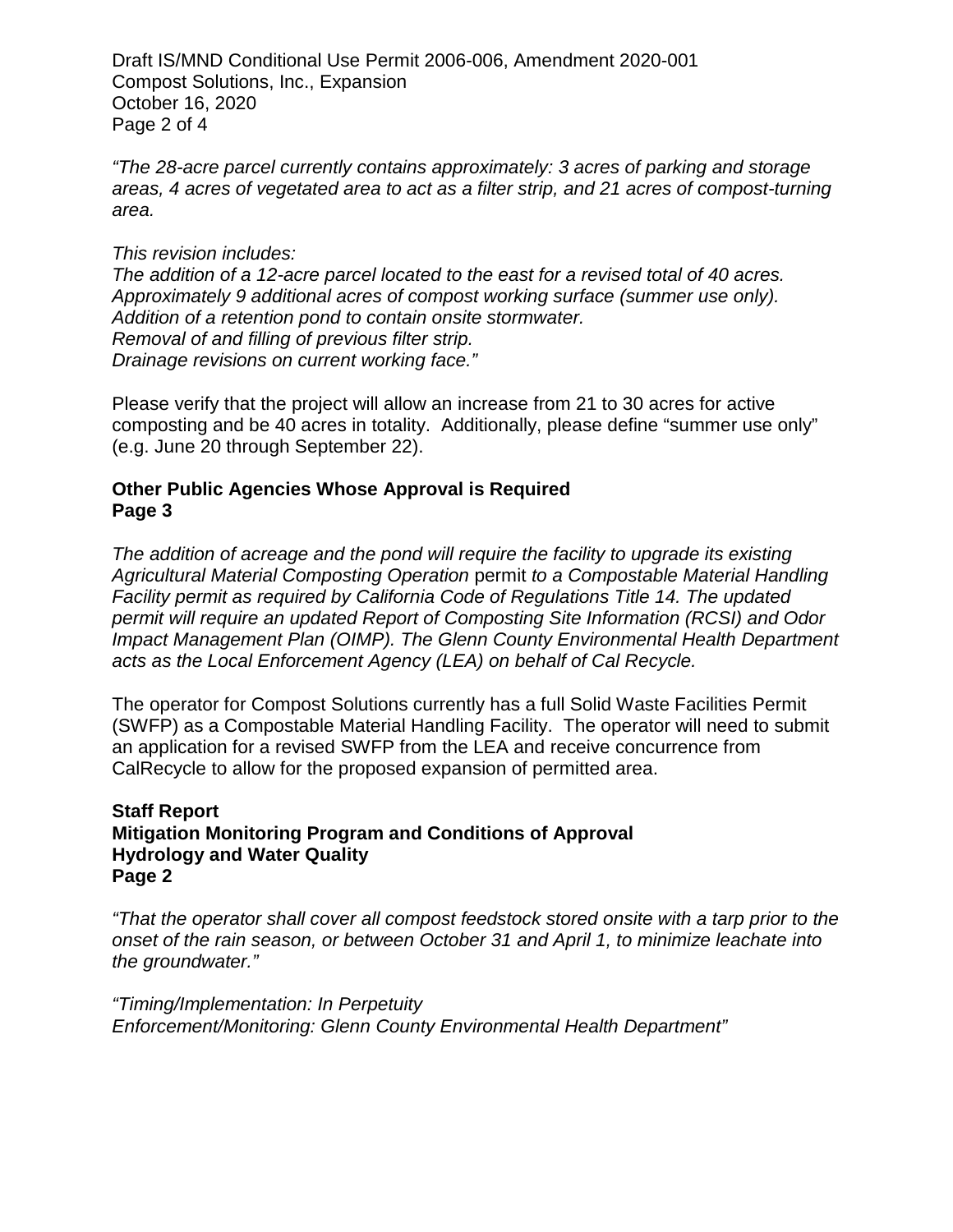Draft IS/MND Conditional Use Permit 2006-006, Amendment 2020-001 Compost Solutions, Inc., Expansion October 16, 2020 Page 3 of 4

It is not clear if the monitoring agency for this mitigation measure is the Local Enforcement Agency or a different program within the Glenn County Environmental Health Department. Please clarify.

#### **Staff Report Mitigation Monitoring Program and Conditions of Approval Mandatory Findings of Significance Page 3**

*"That the following Vector Control Plan shall be implemented:*

- *1. There will be no standing water on the site related to the composting facility.*
- *2. Weeds and grasses will be chopped to limit rodent habitat.*
- *3. Manure and other fly-attracting materials will be tarped.*

*4. Manure will be brought on-site and mixed into the windrows just prior to commencement of the composting system.*

*5. The compost turning system will heat windrows to 140 + degrees, which will kill fly larvae."*

*"Timing/Implementation: In perpetuity*

*Enforcement/Monitoring: Glenn County Environmental Health, Glenn County Air Pollution Control District"* 

Define chopped in number two above. Recommended rewording sentence to state weeds and grasses will be maintained to minimize vector populations.

Please clarify will manure be incorporated into compost piles once it arrives at the site or can it be stockpiled under tarps?

# **Summary Form for Electronic Document Submittal Page 1**

*"Compost Solutions, Inc. has applied for an amendment to Conditional Use Permit 2006-006, AMMD 2020-001. The amendment will include the following. The addition of a 12-acre parcel located to the east of the project site for a revised total of 40 acres, approximately 9 additional acres of compost working surface (for summer use only), an approximately 2.5 acre retention pond to contain onsite stormwater, removal of and filling of the previous filter strip, and drainage revisions to the current working face. The annual tonnages, trucking, feedstocks will not change, except for the elimination of biosolids from the compost. Compost Solutions, Inc. will use manure waste (primarily from dairies) and green waste (primarily from cities and orchards) to create compost to serve the agricultural industry. The site is not open to the public. Composting facilities are an allowed use with an approved Conditional Use Permit (Glenn County Code §15.330.040.B). The parcel is 45.89± acres. Approximately 40± acres are proposed for*